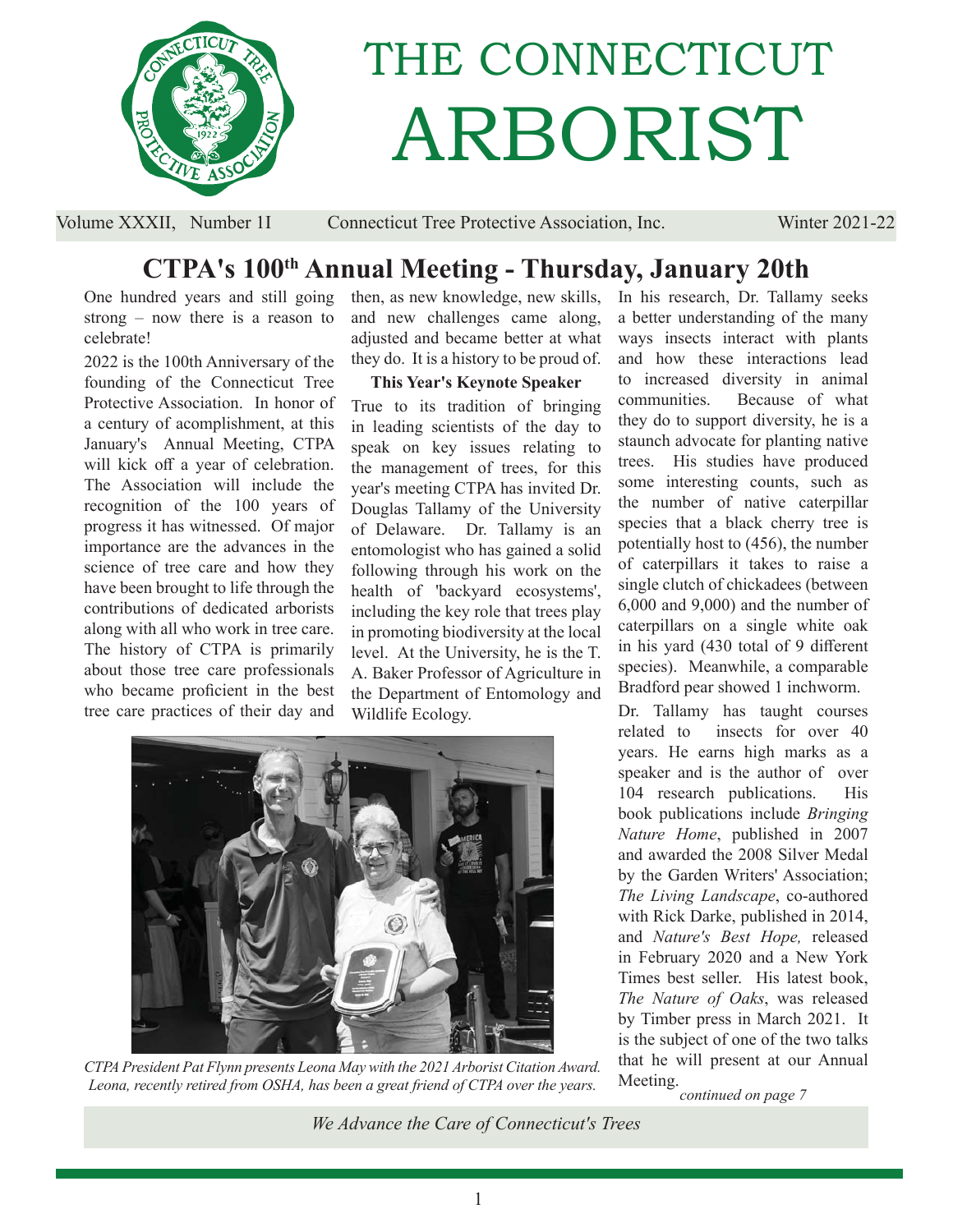## **CTPA Events to Look Forward To an Active 2022**

During the upcoming year, CTPA will continue its return to normal. Among the activities set to resume is the Arbor Day Poster Contest. The Arbor Day Committee has begun reaching out to fifth grade classes from around the state, encouraging students to illustrate in a creative fashion what their favorite tree is and why. This contest will culminate with winners selected and the planting of a tree on Arbor Day adjacent to the State Capitol. The **Connecticut Tree Climbing Competition** will also be back in May, with plans to hold the competition at Boothe Memorial Park in Stratford. The **CTCC Committee** is hard at work gathering the needed permissions and nailing down the specifics. The **Educational Committee** is in the midst of working on an **Educational Workshop**, most likely on a topic relating to Trees and the Law, although a final determination has not yet been made.

The **CTPA Board** is also engaged in plans for our **Summer Meeting**, to be held during the third week in July. **Arboriculture 101** will continue as a focal event, with sessions to held this spring and then again in the fall. In addition, CTPA has plans for a new initiative this year, led by the **Public Relations Committee** working closely with **Cathy Dvorsky, CTPA Executive Secretary**, that will result in better communication of news and activities, with members as well as with the general public. This effort will begin with a reconsideration of our web site. CTPA has begun working with a design company that will help the Association make better use of this and other modern social media tools. This effort should also streamline many office activities.

#### **CONNECTICUT TREE PROTECTIVE ASSOCIATION**

PO Box 1946 Wallingford, CT 06492 203-484-2512 fax: 203-793-7824

> **PRESIDENT** Pat Flynn

 **VICE PRESIDENT** Dr. Claire Rutledge

**SECRETARY - TREASURER** Michael Almstead

**EXECUTIVE SECRETARY** Cathy Dvorsky

#### **DIRECTORS**

Bud Neal Kevin Wyatt Charlie Iselin Chris Donnelly Greg Foran Carter Peck Allan Fenner Emmett Shutts Sean Redding

*We advance the care of Connecticut's trees.*

Newsletter Staff and Editor Chris Donnelly

*The Connecticut Arborist* is an official publication of the Connecticut Tree Protective Association

CTPA's Web Site - https://CTPA.org

The Board looks forward to a new and exciting year and to working with its membership as we continue to advance the care of Connecticut's trees on into our next century. (See page 7 for a photo of the CTPA Board.)



CTPA mourns the loss of Cindy Placko, who passed away October 6. Cindy, wife of former Fairfield Tree Warden Ken Placko and leader of Team Placko, has been an indispensable part of recent CTPA Summer and Annual Meetings. With Ken and her sons, Keith and Kyle, Cindy organized the CTPA booth, arranging the various books and t-shirts for sale, keeping track of the inventory and managing the money received. She also had a major role in pre-meeting arrangements, as she helped determine what merch to order and how to pack the boxes before the meetings. All who worked with her knew she was a calm and calming presence. She had a confidence spiced with wit that was part of a reassuring sense of humor. Cindy projected a quiet sensitivity and an understanding of organization that allowed all to flow smoothly. And, of course, she did all of this as a volunteer, because she was supportive of the work of her husband and her sons, because she appreciated the mission of the CTPA and because hers was a generous spirit. We will all miss Cindy at the CTPA booth. When you see Ken or the boys, thank them for sharing Cindy with us. Our deepest sympathy to the Plackos.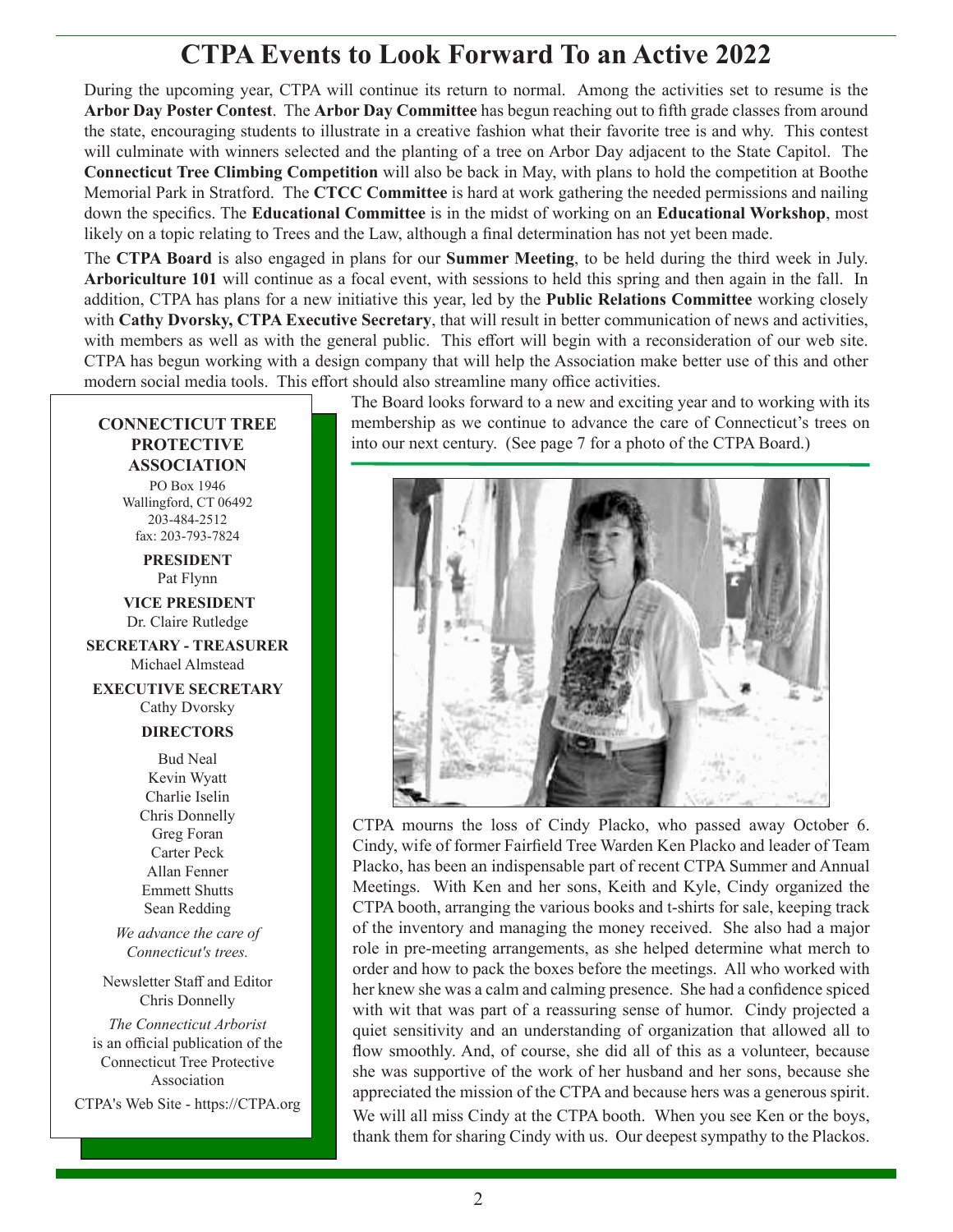## **A Brief Timeline of The History of Trees, Forestry, Arboriculture and CTPA in Connecticut**

On August 19, 1922, the 32 charter members of CTPA met in an organizational meeting at Hammonasset Beach in Madison, CT. Their goal was to form an association of people who share a common interest in the trees of Connecticut. Three years previously, the CT General Assembly had passed a 'Tree Worker Law' requiring that all Connecticut tree workers obtain certification from a board established by the CT Agricultural Experiment Station. CAES had also held a series of Tree Worker Institutes to help provide the foundation for tree workers seeking to pass the certification exam. However, it was time to turn that responsibility over to an independent organization. Hence the founding of CTPA.

The following is a brief timeline showing a few of the many events that led up to the founding of CTPA, as well an overview of some of the many activities with which the organization has been involved over the years. CTPA has always been active and engaged. It is good to take a look back at how much has happened over the years.

**1875** – The Connecticut Agricultural Experiment Station is formed. It is the first such facility in the country.

1886 – Due largely to the efforts of Dr. Birdsey Grant Northrop, the General Assembly declares that Arbor Day is to be celebrated as an annual event within the State of Connecticut.



*Cavity filling was once considered one of the primary skills of a tree worker.*

**1893** – An Act Concerning Shade and Ornamental Trees passes the General Assembly. This Act provides for designating trees along public highways as public shade trees, to be so designated by a nail with a "C" impressed upon the head. Any tree so marked is to be protected from injury or destruction.

1**896** – The Connecticut Forest and Park Association is formed.

**1901** – The first Connecticut State Forester is appointed. In accordance with an Act of the General Assembly, CAES Station Forester Walter Mulford also takes on the title and duties of being CT State Forester.

**1901** – Tree Warden Law is passed by the General Assembly, permitting the appointment of a tree warden in any municipality that chooses to do so.

1903 – Connecticut's first State Forest is created.

**1905** – Chestnut Blight found is in New York City.

1906 – The first find of Gypsy Moths in Connecticut (Stonington).

**1911** – Chestnut mortality from Chestnut Blight has become severe statewide.

1914 – Connecticut's first State Park is created.

**1917** – The CT General Assembly authorizes \$15,000 for the control of White Pine Blister Rust.

1919 – The CT General Assembly passes the first Tree Worker Certification Law.

*The effort to establish the Tree Worker Certification Law (first Arborist Law) was led by several 'tree men', with Cornelius A. Millane chief among them. The law established a board made up of offi cials from the Experiment Station to oversee exams. First Tree Worker (Arborist) Certification Exam given June 27, 1919. Those who successfully passed the exam received certification. Law also stated that "no person shall advertise, solicit or contract to improve the condition of fruit, shade, forest or ornamental trees, by pruning, trimming or filling cavities, or to protect such trees from damage by insect or disease, either by spraying or any other method,*  without having secured a certificate (from the board)..." An exemption from the certification requirement for *work done on one's own property or that of one's employer was included in this original law, as it has been throughout the law's history.*

**1919** – First CT Tree Worker's Institute held.

After the first round of exams, the Experiment Station Board recognized that many of the test-takers "knew what *to do better than they could tell how or why it should be done." As a result, the Board held a two-day Tree continued on page 4*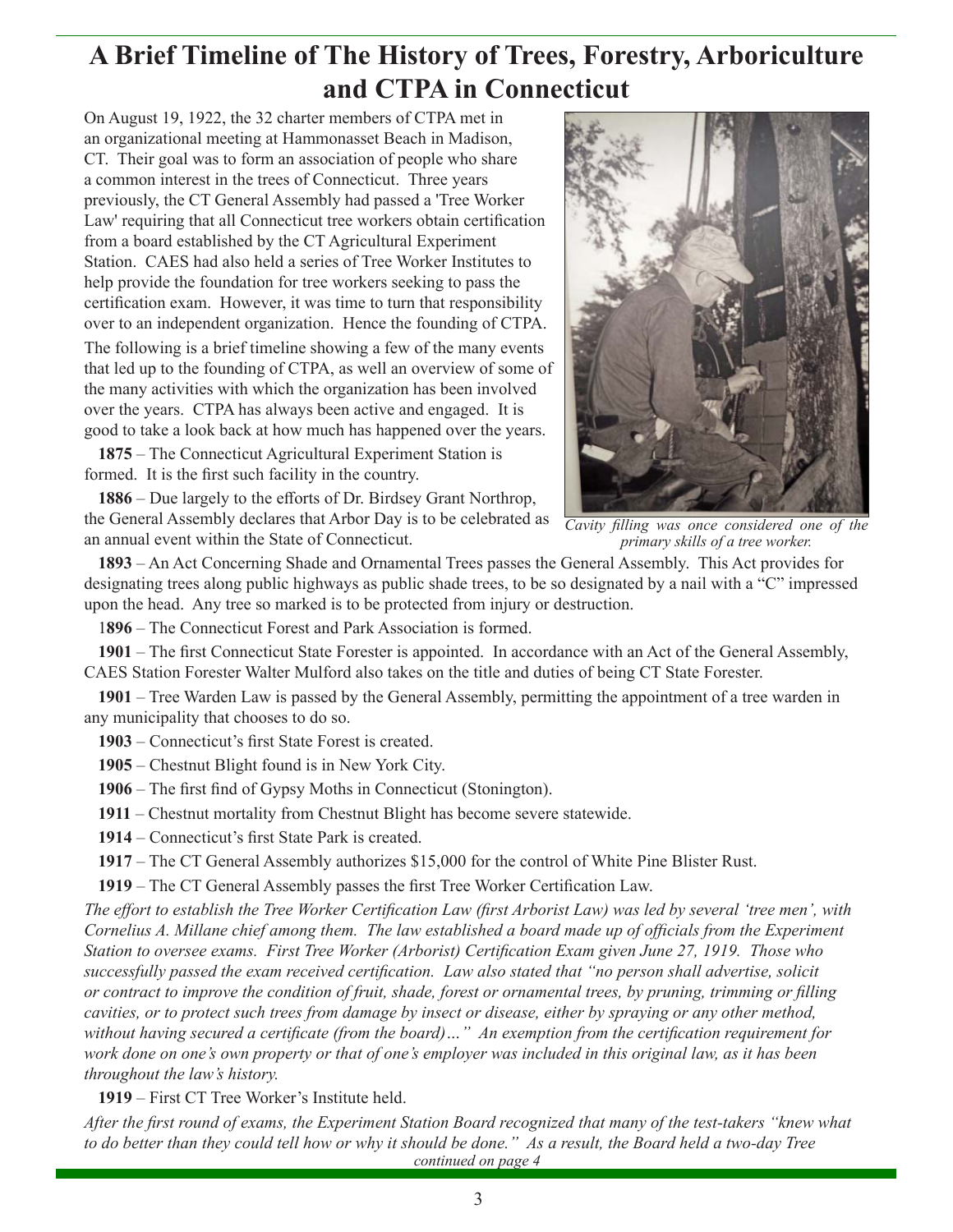## **A Brief Timeline (continued)**

*Workers' Institute on July 22 and 23, 1919. Out of that first Institute, it was suggested that an organization be formed of state tree workers for the purpose of education on tree care techniques. A committee was formed to study the idea. This eventually led to the formation of CTPA, after discussion at the second Institute. In addition to the 1919 two-day meeting, the Board held one-day Tree Worker Institutes in 1922, 1923 and 1924.*

**1921** – The General Assembly reorganizes the State Forestry Department so that it is under the State Forest Commission. In the process, the position of 'State Forester' is separated from and made independent of the position of the CT Agricultural Experiment Station 'Station Forester'. This is done in recognition of the increasing number of State Forests being established and because it was becoming increasingly clear that the administrative duties of the State Forester needed to be distinguished from the research duties of the Station Forester. Austin Hawes is appointed State Forester.

**1922** – The Connecticut Tree Protective Association is founded on August 22nd at Hammonasset Beach State Park in Madison. Thirty-two individuals attend this organizational meeting and are considered the Association's Charter Members.

**1923** – First Annual Meeting of CTPA is held on January 23rd at the Bond Hotel in Hartford. A Constitution is adopted and the following officers elected: Cornelius A. Millane, President; Francis A. Bartlett, Vice-President, and Walter O. Filley, Secretary-Treasurer. W. F. Britton, Philip Hansling, Jr. and W. R. Markham round out the Executive Committee.

**1924** – CTPA is instrumental in organizing the first meeting of the National Shade Tree Conference, held in Stamford, CT. The success of this first National Shade Tree Conference led to its becoming an annual event. In 1968, it was renamed the International Shade Tree Conference. Then, in 1976, the organizers behind the Shade Tree Conference renamed their organization the International Society of Arboriculture.

**1925** – At the 2nd Annual Meeting of the National Shade Tree Conference, held in Boston, a presenter gives a demonstration on the use of ropes to access the canopy of a tree. As stated in the record of the meeting, "By means of 150 feet of rope, all parts of a tree 60 feet high were reached with great efficiency and safety. While the demonstrator was undoubtedly a born climber, the method might be used to advantage by less skilled men."

**1929** – In an update of the State Statute, the board for certifying tree workers is officially designated as the Tree Protection Examining Board.

**1933** – First confirmed case of Dutch Elm Disease is found in Connecticut.

**1938** – A category 3 hurricane hits Connecticut, causing massive tree damage statewide.

**1939** – The term "tree expert" is officially added to State Statute, replacing the term "tree worker", as is the term "license", replacing the term "certification". The statute now reads "no person shall advertise, solicit or contract as a tree expert to improve the condition of fruit, shade, forest or ornamental trees, by feeding or fertilizing, or by pruning, trimming, bracing or filling cavities, or to protect such trees from damage by insect or disease, either by spraying or any other method, without having secured a license (from the Tree Protection Examining Board)…" Feeding, fertilizing and bracing have all been added in this new version of the law.

**1946** – Following World War II, DDT begins to be applied to peacetime uses, including in arboriculture.



*Pesticide applications have changed in many ways over the years, including with respect to concerns about safety.*

**1947** – CTPA celebrates its Silver Anniversary. **1947** – Encouraged by CTPA, the Connecticut General Assembly declares the white oak as the State Tree. The first official planting of a white oak as the State Tree is on the UConn Campus. It was planted by CTPA at its Summer Meeting, held on the campus. The tree planted is a grandchild of the famed Charter Oak.

**1949** – The CTPA logo is adopted.

**1955** – CTPA incorporates as a non-profit.

**1967** – The designation of licensed tree care professionals in State Law changes from the licensees being called "Tree Experts" to their being called "Custom Tree Workers". "Custom Tree Work" is defined as "any *continued on page 5*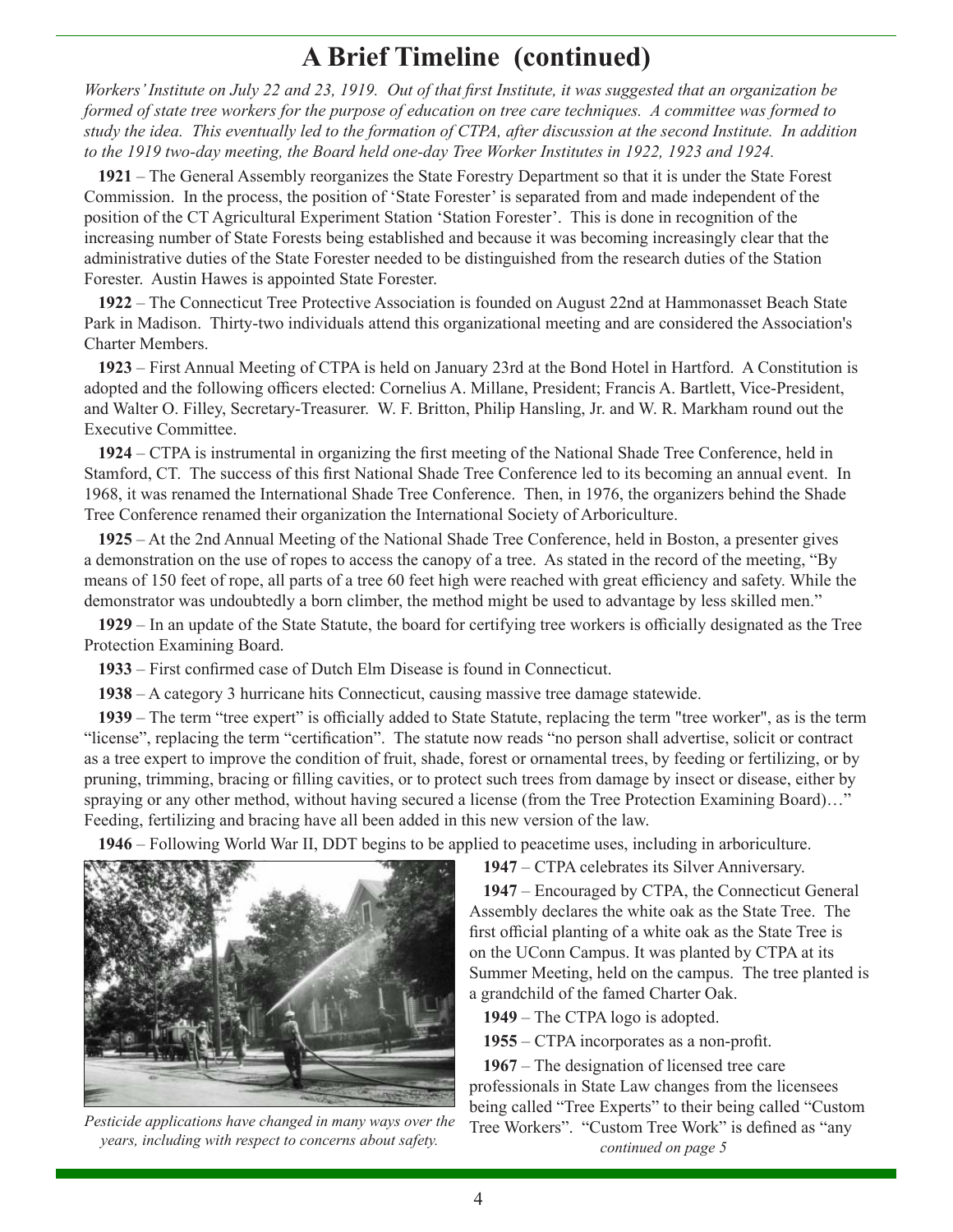## **A Brief Timeline (continued)**

work done for hire to improve the condition of a fruit, shade or ornamental tree by feeding or fertilizing, or by pruning, trimming, bracing or filling cavities, or to protect such trees from damage by insect or disease, either by spraying or any other method." This adds the phrase 'for hire' to the law. The statute also simplifies the language relating to who can do this work. That passage now reads, in part, "no person shall contract to do custom tree work within this state without a license issued in accordance with the provisions of this act, provided any person may improve a tree on his own property or on the property of his employer without securing such a license."

**1977** – The 1967 State Law is changed so that the term "Custom Tree Work" is replaced by the term "Arboriculture". An Arborist is defined in statute for the first time. In statute, an Arborist is "one who is qualified to perform arboriculture and who is licensed by the State Tree Protection Examining Board". In this version of the statute, the law returns to previous



*CTPA Board meets with Governor John Rowland as he signs the 1998 legislation moving the Arborist License to DEP. Standing left to right: President Alan Carey, Dr. Mark McClure, Greg Piontek (DEP), Bob Horan, Armando Paolino (representing CTPA), Bill Personatti, Chris Donnelly, Mark Sullivan, Larry Dvorsky, Charlie Ballou. Seated: Governor John Rowland.*

wording when it states that "no person shall advertise, solicit or contract to do" what is now called arboriculture. These 1977 changes were made at the urging of many people, including CAES Station Forester, George Stevens.

**1979** – CTPA donates 20 dawn redwood trees to Dinosaur State Park, helping to initiate an arboretum at the park, with this arboretum envisioned as a 'Mesozoic Garden'.

**1981** – The Tree Protection Examining Board is placed by the General Assembly within the Department of Consumer Protection, which is also given responsibility for enforcement of the Arborist License.

1985 – The Hemlock Woolly Adelgid is first found in Connecticut.

**1992** – The Tree Wardens' Association of Connecticut is formed.

**1996** – The first session of Arboriculture 101, the CTPA-led course for those seeking their Arborist License, is held at the CT Agricultural Experiment Station in New Haven. Board Member Bruce Pauley leads this effort.

**1998** – The responsibility for administration and enforcement of the Arborist License is given to the Department of Environmental Protection, with Tree Protection Examining Board now reporting to the Commissioner of DEP. In the same Public Act, the penalties for practicing arboriculture without an arborist license are substantially increased. CTPA is the spearhead behind these changes.

**1999** – Although CTPA has long held Arbor Day celebrations, this year the Association updated this tradition through an essay contest for 5th grade students throughout the state.

**2001** – At the encouragement of CTPA President Jeff Ward, CTPA establishes an Arborist Scholarship, to be awarded annually to a college student studying arboriculture or urban forestry.

**2004** – CTPA forms a Safety Committee. This leads to the adoption of a CTPA "Code of Safety" at the 2005 Annual Meeting

**2005** – CTPA and the New England ISA join forces to host the first Connecticut Tree Climbing Competition. Since 2007, the CTCC has been run solely by CTPA.

2006 – CTPA hosts the first of its now annual Electrical Hazard Awareness Program workshops.

**2007** – CTPA elects as its President Maryjane Arsenault. Maryjane is CTPA's first President who also happens to be woman.

**2008** - The Asian Longhorned Beetle is found in Worcester, MA, near to the Connecticut border.

**2011** – A surprise late October snowstorm causes extensive tree damage throughout Connecticut

**2012** – The Emerald Ash Borer is found in Connecticut.

**2014** – The Arborist Law is amended to require that Arborist Businesses be registered with DEEP. This *continued on page 6*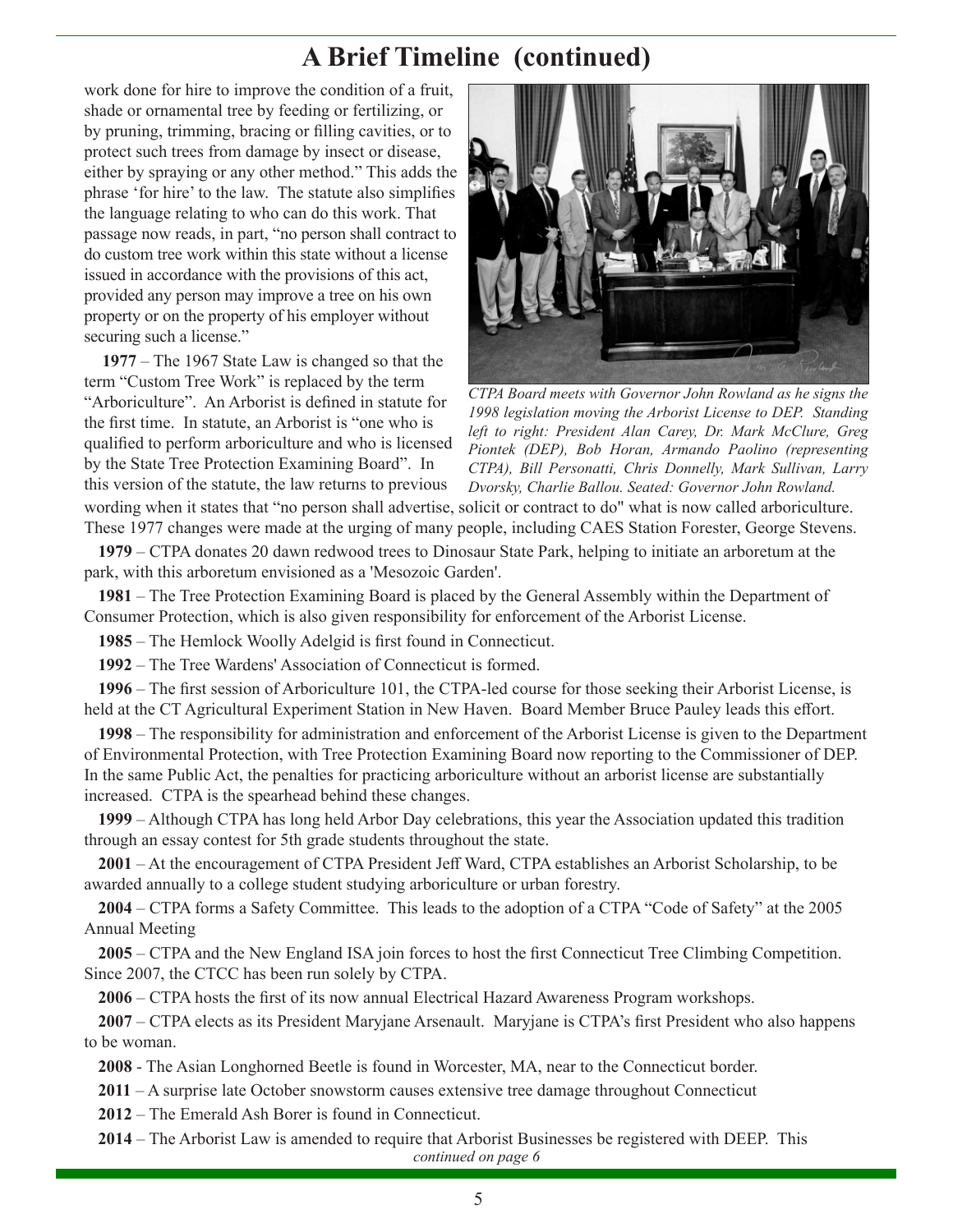## **A Brief Timeline (continued)**



Then President Maryjane Arsenault shares a moment with **Facility in Rocky Hill is dedicated.** This project Chenne Oscar Stone at the 2004 CTPA Summer Meeting was initiated by CTPA Board Member Bud Neal *Oscar Stone at the 2004 CTPA Summer Meeting.*

change is seen as having the potential to help with the enforcement of the Arborist Law.

**2016** – CTPA initiates its "Go to the Top" campaign to promote public awareness of the value of the Arborist License and of Arboriculture. It introduces the "Go to the Top" logo as part of this campaign.

**2018** – CTPA reaches an agreement with the University of Connecticut, to work with UConn in the establishment of a two-year degree program in Arboriculture and Urban Forestry.

**2018** – The Veterans' Healing Garden at the Connecticut Veterans Healthcare and Residential Facility in Rocky Hill is dedicated. This project

and involved extensive participation and support, from CTPA members, tree care companies, the Tree Wardens Association and others. 5 native trees were donated and planted in recognition of the 5 branches of the service. **2019** – CTPA provides white oak seedlings to arborists, to be planted in each of the state's 169 cities and towns

in honor of the Centennial of the original 1919 Tree Workers Law.

**2022** – CTPA begins it Centennial Celebration with its 100<sup>th</sup> Annual Meeting at the Aqua Turf in Southington.

#### **Linda Schmidt Retires from DEEP**



On November 1, it became official, as Linda Schmidt stepped down from her role in the Pesticide Management Program at DEEP. More than a few CTPA members have commented on how important Linda's efforts have been to them, whom they got to know as they

navigated the sometimes tricky waters of renewing a license or getting signed up for a certification exam. Her care and patience in explaining the occasionally convoluted rules associated with these processes, as well as the sense of a real connection that people felt as they worked with her, will certainly remain as a lasting legacy. CTPA wishes Linda great joy and happiness in her retirement, as she gets to enjoy more time with her husband, children and grandchildren.

DEEP is not leaving the Pesticide Program shortstaffed, however. The agency has already hired Kate Scimeca to take over Linda's duties with regards to licensing, certification and continuing education. A new field inspector has also been hired to bring the field staff up to its previous level of commitment and a new staff person has been hired to cover pesticide registration and aquatic permitting.



*Dr. Alex Shigo of the US Forest Service addresses the 1987 Annual Meeting as Board Member Dr. Mark McClure looks on.*



*CAES Forester Jeff Ward catches up with retired Greenwich Tree Warden Bruce Spaman at the 2020 Annual Meeting.*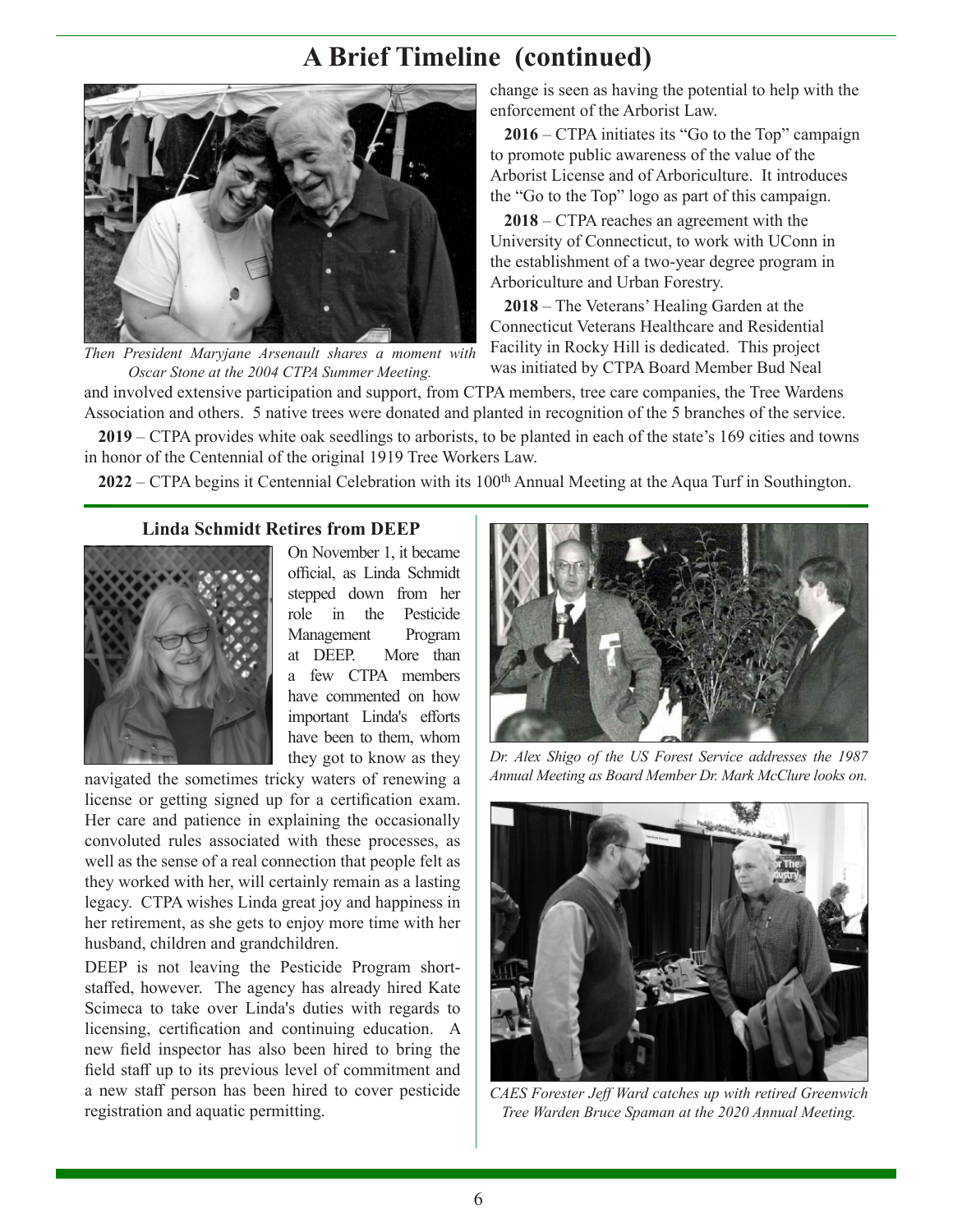# **CTPA's Annual Meeting (continued)**

Dr. Tallamy's first talk is entitled "The Nature of Hope". This talk starts from the backdrop of recent headlines about global insect declines and reports of three billion fewer birds in North America. In this talk, Doug asks, "How effective have our current landscape designs been at sustaining the plants and animals that sustain us?" He then explains why, in creating landscapes that enhance local ecosystems rather than degrade them, native plants are critical. Native plant communities sustain food webs, sequester carbon, maintain diverse native bee communities, and help manage our watersheds.

Dr. Tallamy has an idea to propose: if people were to switch half of the area now in lawn over to native plants, including trees and shrubs, we could create a 'Homegrown National Park' – a 20 million acre network of viable habitats that would provide vital corridors connecting the natural areas that remain. He offers this as an approach to conservation that empowers everyone to play a significant role in the future of the natural world.

His second talk is "The Nature of Oaks". Once people decide to restore the ecological integrity of our humandominated landscapes, they need to decide which plants to add to their properties. Oaks are superior landscape trees throughout most of the U.S. because of their many ecological and aesthetic attributes. Based on monthto-month observations of the oaks in his own yard, Dr. Tallamy has some interesting and surprising reasons to offer as to why oaks do so well at supporting biodiversity. Learning that oaks provide life support to thousands of species may open the door to greater understanding of just what it is that these and other native species add to our heavily human-influenced landscapes.

#### **What Else is Happening at the Annual Meeting?**

In the first half of the morning, CTPA will present on overview of its 100 year history. Lead by Chris Donnelly and including talks by Dr. Kirby Stafford of the CT Agricultural Experiment Station and CTPA Board Member Emmett Shutts, this talk will take the audience back to the early decades of the 20th Century, when the CTPA was first being formed, and lead them over the years as CTPA grew and arboriculture changed. Kirby will talk about changes in insect problems and the ways that they have been dealt with over the course of past decades, while Emmett will discuss the advances in tools and technology that have been a part of tree care over the past 100 years.

At the start of the day, CTPA will host its annual Business Meeting. This meeting will include an overview of CTPA's finances, highlights of the past year and new initiatives that are on the horizon. Members

are encouraged to attend in order to get a more detailed picture of what the Association is currently up to.

Members will also have an opportunity, later in the day, to hear updates from Dr. Jason White, Director of the CAES, who will discuss what is new at the Station, and from Diane Jorsey, who will provide updates regarding DEEP's Pesticide Management program. Among the items Diane will discuss are personnel changes within the program and such agency innovations as the e-licensing program.

That CTPA Annual Meeting is also the time for the presentation of awards. Just before lunch, CTPA will present its Arborist Citation, for outstanding contribution to arboriculture by a non-member, and the Award of Merit, for outstanding contribution to arboriculture by a member.

Registration remains open for the Annual Meeting, Registration details are included on the CTPA web site **https://CTPA.org**.

The following CEU's are available: CT Licensed Arborist (4 ceus), Forest Practitioner (2 ceus), ISA Arborist - Pending, Advanced Certified Tree Warden - Pending

**The CTPA Board - 2022**



*Front row - Carter Peck, Mike Almstead (Secretary-Treasurer), Emmett Shutts, Pat Flynn (President), Charlie Iselin, Bud Neal, Sean Redding, Greg Foran. Back row - Allan Fenner, Cathy Dvorsky (Executive Secretary), Claire Rutledge (Vice-President), Chris Donnelly*. *Absent - Kevin Wyatt*

**Board Assignments and Committee Chairs**

Executive Oversight Committee - Allan Fenner Public Relations Committee - Mike Almstead Safety Committee - Emmett Shutts Arbor Day Committee - Sean Redding CT Tree Climbing Competition - Bud Neal Meeting Planning - Charlie Iselin Education Committee - Carter Peck Arboriculture 101 - Chris Donnelly Legislation & Enforcement - Greg Foran UConn Partnership - Carter Peck CT-EC Liaison - Kevin Wyatt New England Chapter ISA Liaison - Sean Redding